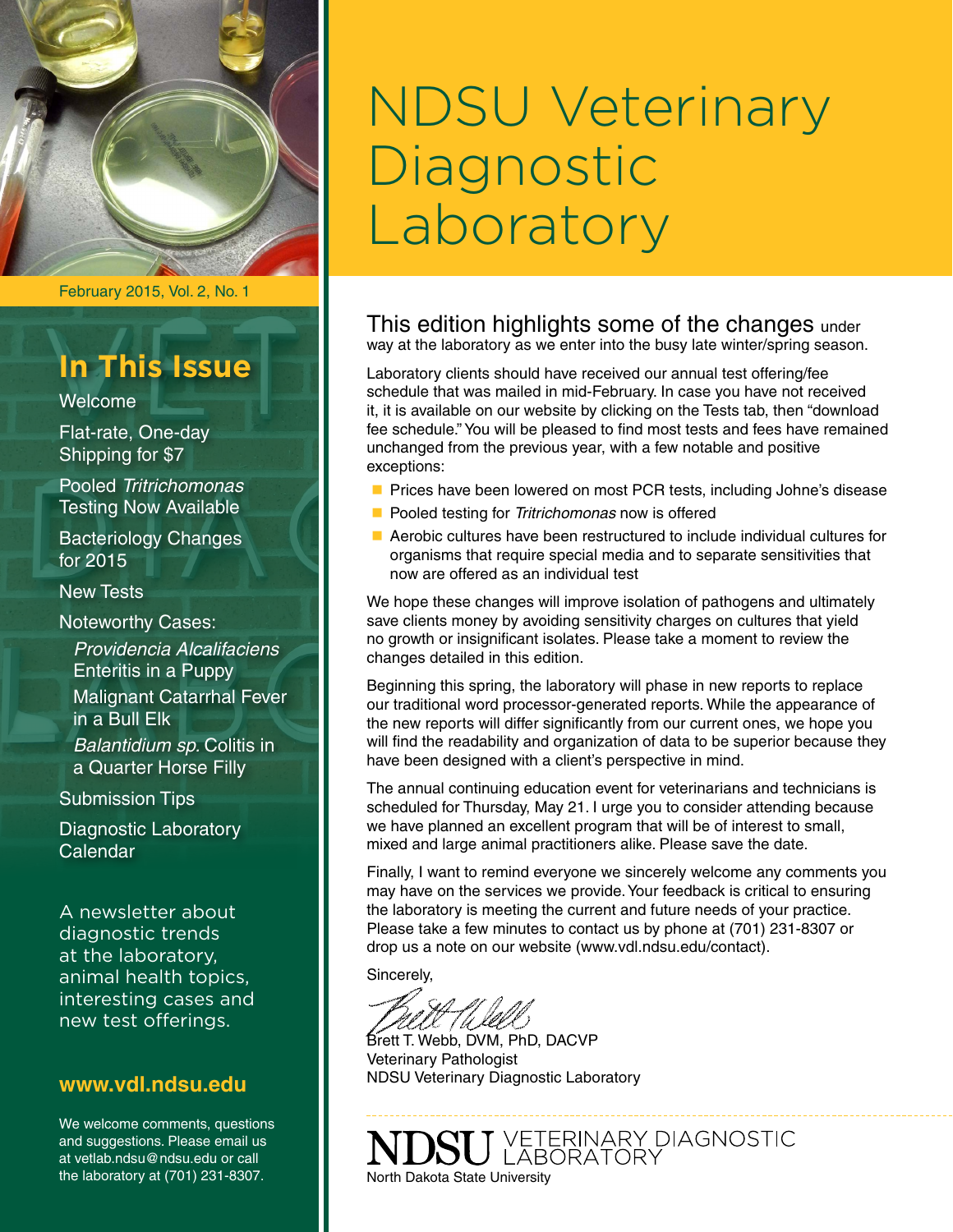# **Flat-rate, One-day Shipping for \$7**

 The NDSU-VDL has contracted with UPS to provide a convenient, reduced-rate shipping option for our clients. As shipping times and costs have continued to increase for U.S. Postal Service packages, we feel this is the best choice for expedient shipping of samples to the laboratory.

- $\blacksquare$  Flat rate same price regardless of package weight
- $\blacksquare$  Multiple shipping options have the package picked up at your clinic, drop it off at a UPS location or give it to a UPS driver, all for no charge
- $\blacksquare$  One-day ground shipping from any location in North Dakota and parts of western Minnesota, eastern Montana and eastern South Dakota
- $\blacksquare$  Next-day air shipping is available for clients residing in other states for a flat rate of \$15 (next-day air packages are limited to 5 pounds)

To purchase labels, please email your order to [ndsu.vetlab@ndsu.edu](mailto:ndsu.vetlab@ndsu.edu) or call (701) 231-8307. For more information and a map detailing transit times for other areas, please visit our website (www. vdl.ndsu.edu/images/uploads/page\_files/UPS\_ Shipping\_to\_VDL.pdf).

## Bacteriology Changes for 2015

Culture and susceptibility now will be charged separately for all cultures. Aerobic culture still should be requested for all basic cultures, including those for urine, ear, skin and tissue. Susceptibility testing will be run at the discretion of the laboratory or per the client's request based on the significance and predicted susceptibility of the isolate.

Certain types of bacteria require extra or special media for isolation (*Mycoplasma sp., Campylobacter sp., Listeria monocytogenes, Clostridium perfringens*, etc.). If you suspect one of these agents, please request the specific culture or indicate which bacteria are a concern on the submission sheet to allow for appropriate test ordering and media selection.

Finally, fecal culture is now a specific test and should be ordered for either large or small animal submissions.

Please direct any questions regarding cultures to Claire Miller, DVM, PhD, DACVM, VDL Microbiologist at (701) 231-8307.

## Pooled *Tritrichomonas* Testing Now Available

Preputial washings from up to five bulls now can be pooled for testing. You must indicate on the submission form that you would like the samples pooled.

Samples will be pooled at the laboratory, and individuals in positive pools automatically will be retested.

The submitter is responsible for checking destination state requirements concerning pooling of samples for *Tritrichomonas* testing. The cost is \$45/pool.

For more information, see the updated collection and submission guide (www.vdl.ndsu.edu/images/ uploads/page\_files/trichomoniasis\_Feb\_20152.pdf).

# **New Tests**

| <b>New Tests</b>                                                                                                           | <b>Price</b> |
|----------------------------------------------------------------------------------------------------------------------------|--------------|
| <b>Bovine Respiratory Coronavirus PCR</b>                                                                                  | \$40         |
| This test can be added to the bovine<br>respiratory multiplex that includes BVDV,<br>IBRV and BRSV for an additional \$15. |              |
| Coxiella burnetii PCR                                                                                                      | \$35         |
| <b>Pooled Tritrichomonas PCR</b>                                                                                           | \$45         |
| (five preputial washes/pool)                                                                                               |              |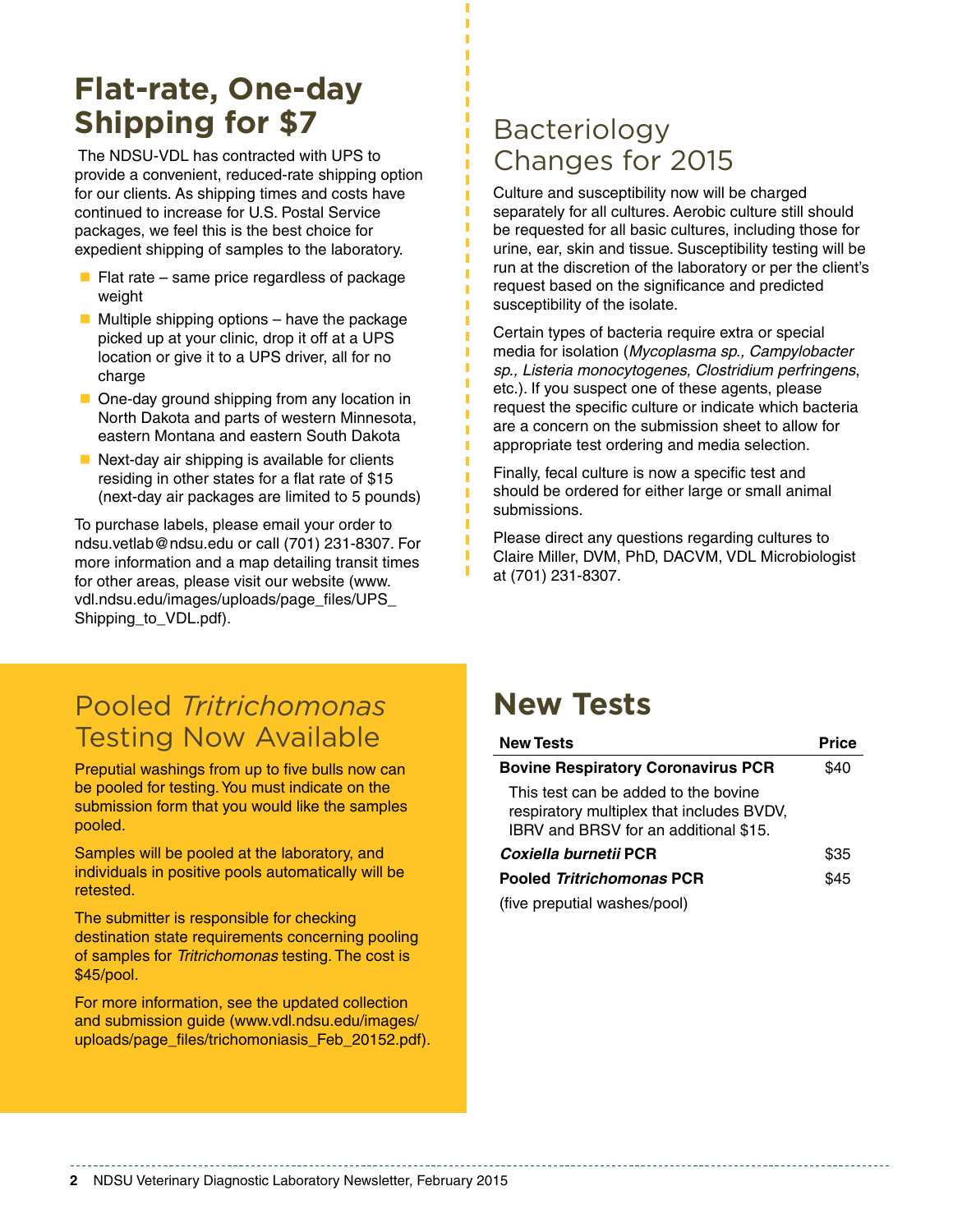# **Noteworthy Cases**

## *Providencia Alcalifaciens* **Enteritis in a Puppy**

Neil Dyer, DVM, MS, DACVP

The body of a 12-week-old female Chihuahua/dachshund-cross puppy, rectal swab and vomitus were submitted to the Veterinary Diagnostic Laboratory at North Dakota State University. Clinical history included purchase at a local pet store one month prior; current vaccinations for distemper, parvovirus, kennel cough and parainfluenza; and deworming.

A subsequent fecal examination revealed no oocysts or ova. Two days before submission to the VDL, the animal presented to a local veterinary clinic with acute onset of diarrhea and vomiting, which progressed rapidly to death in seven hours. The puppy had been treated with subcutaneous fluids, dextrose and oral Nutrical®. An expired in-clinic parvovirus test was negative.

Gross necropsy revealed a mildly emaciated carcass with matting of the perianal region. The serosa of the entire small bowel was hyperemic, and the bowel lumen contained hemorrhagic contents. Cerebral cortex, cerebellum, brainstem, hippocampus, heart, lung, diaphragm, liver, kidney, spleen, pancreas, duodenum, ileum, colon and adrenal gland were sampled for histopathology. Sections of duodenum and ileum showed marked mucosal congestion with diffuse villous tip necrosis leading to loss of enterocytes and blunting of villi. Multifocal lymphoplasmacytic infiltrates were present in the submucosa and lamina propria. Fluorescent antibody examination of frozen sections of ileum was negative for canine parvovirus and canine coronavirus. EM examination of fecal material did not reveal viral particles. Culture of ileum yielded a heavy, pure growth of *Providencia alcalifaciens*.

*Providencia alcalifaciens* is a member of the Enterobacteriaceae family and usually considered a commensal in the human digestive tract. It has been implicated as a cause of human gastroenteritis as well. *Providencia* bacteria are considered opportunistic pathogens. They have been isolated from both humans and animals, as well as soil, water and sewage. In humans, *Providencia* has been found in urine, feces, blood, sputum, skin and wounds. In animals, *Providencia* infections have been associated with hemorrhagic pneumonia in piglets, neonatal diarrhea in dairy cows, enteritis in dogs, meningitis/ septicemia in crocodiles and enteritis in chickens. In some of these cases, *Providencia* isolates have exhibited resistance to various types of antibiotics.

Based on the history of this case, it seems likely that the puppy became infected through contact with a human handler at the pet store, what is referred to as an anthroponotic infection. The stress of the new environment may have suppressed the puppy's immune system to the point that *Providencia* was able to colonize the small intestine and cause a fatal enteritis.

Brett T. Webb, NDSU

# **Submission Tips**

Because abortion season already has begun, we want to stress the importance of submitting a complete set of fresh and formalin-fixed tissues. **The most important tissue we can receive for evaluation is the placenta.** Submissions that include the placenta are typically twice as likely to result in a definitive diagnosis as submissions without the placenta.

Specimens to include:

- $\blacksquare$  Fresh placenta, brain, thymus, heart, lung, liver, kidney, spleen, abomasal fluid and any tissue with a suspected lesion
- Maternal sera
- $\blacksquare$  Formalin-fixed placenta, brain, thymus, heart, lung, liver, kidney, spleen, conjunctiva, adrenal gland, skeletal muscle and any tissue with a suspected lesion

NDSU Veterinary Diagnostic Laboratory Newsletter, February 2015 **3**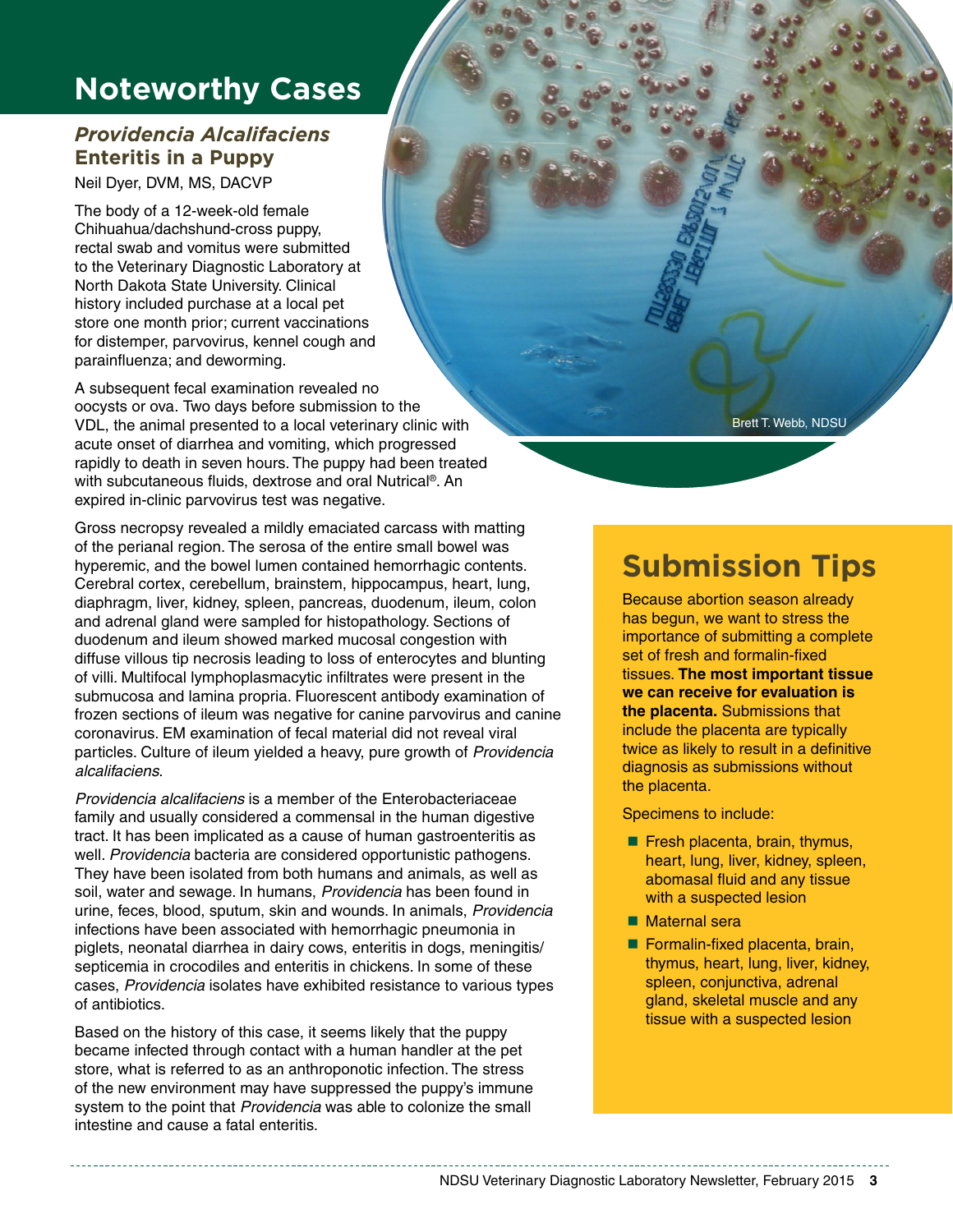## **Malignant Catarrhal Fever in a Bull Elk**

Fresh and formalin-fixed tissues were received from a 3.5 yearold captive bull elk that was found dead without prior clinical signs. During the postmortem examination, the practitioner reported observing extensive hemorrhages scattered throughout the small intestine, colon and lungs.

The primary histologic finding in the submitted tissues was lymphocytic vasculitis of small to medium-sized vessels of the lungs and gastrointestinal tract. Extensive necrosis of the colonic mucosa was present. Interstitial to perivascular and

periportal lymphocyte and plasma cell aggregates were observed in the kidney and liver, respectively. Ovine herpesvirus -2 DNA was detected in lung tissue by PCR.

Malignant catarrhal fever is a fatal disease of ungulates with a complex and incompletely understood pathogenesis. It is caused by infection with ovine herpesvirus -2 or alcelaphine herpesvirus-1, which are host-adapted gamma herpesviruses that cause subclinical or inapparent infection in sheep and wildebeests, respectively. Infection in nonreservoir ungulates induces a proliferation of predominately CD8+ T lymphocytes, which accumulate in a variety of tissues. It is postulated that these virus-infected lymphocytes induce vasculitis due to dysregulated cytotoxic activity.

Commonly observed lesions and clinical signs in cattle include corneal edema with ocular discharge, nasal discharge, ulceration of the muzzle and buccal cavity, depression and diarrhea. Antemortem diagnosis can be achieved by PCR testing of nasal swabs or tissue samples in conjunction with compatible clinical signs.





**Photomicrograph of pulmonary vasculitis with medium to large lymphocytes invading vessel walls. Occasional mitotic figures are observed in the inflammatory cell population (arrow).**

## Diagnostic Laboratory Calendar

Friday, April 3, Good Friday - laboratory closed Thursday, May 21 - annual CE for veterinarians Monday, May 25, Memorial Day - laboratory closed Friday, July 3 - Independence Day - laboratory closed